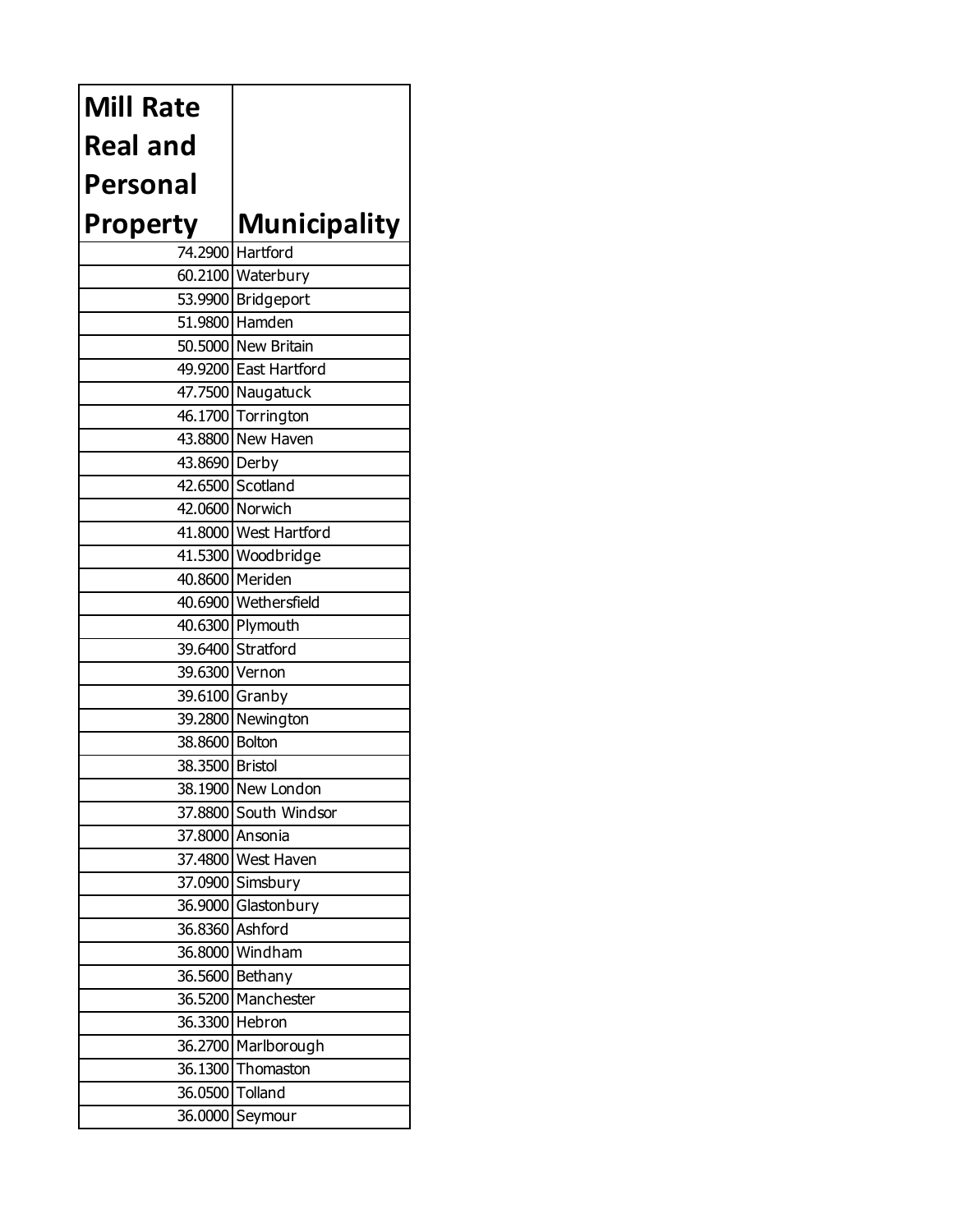|                 | 35.9000 Beacon Falls   |
|-----------------|------------------------|
|                 | 35.8000 Middletown     |
|                 | 35.7800 Durham         |
|                 | 35.7500 Sprague        |
|                 | 35.6100 Andover        |
|                 | 35.4800 Monroe         |
|                 | 35.1000 Middlebury     |
|                 | 35.0100 Bloomfield     |
|                 | 34.9700 Ledyard        |
|                 | 34.9300 Stafford       |
|                 | 34.7600 Newtown        |
|                 | 34.7400 Trumbull       |
|                 | 34.7200 East Windsor   |
|                 | 34.6200 Plainville     |
|                 | 34.3800 Portland       |
|                 | 34.2500 East Haven     |
| 34.2300 Enfield |                        |
| 33.9300 Berlin  |                        |
| 33.7400 Bethel  |                        |
|                 | 33.6000 Rocky Hill     |
|                 | 33.5800 North Branford |
|                 | 33.5400 Winchester     |
|                 | 33.3000 Burlington     |
|                 | 33.2200 Cheshire       |
|                 | 33.2000 East Granby    |
|                 | 33.1900 Watertown      |
|                 | 33.1400 East Hampton   |
| 33.1400 Wolcott |                        |
|                 | 33.1100 Windsor        |
| 32.9000 Avon    |                        |
|                 | 32.8400 Colchester     |
|                 | 32.8400 Redding        |
|                 | 32.7400 Orange         |
|                 | 32.6000 Ellington      |
| 32.5900 Canton  |                        |
| 32.5000 Chaplin |                        |
|                 | 32.3800 Montville      |
| 32.3700 Weston  |                        |
|                 | 32.3100 Guilford       |
|                 | 32.2300 Middlefield    |
| 32.2000 Salem   |                        |
|                 | 31.9400 Sterling       |
|                 | 31.6900 Haddam         |
| 31.6000         | Prospect               |
| 31.3800         | Mansfield              |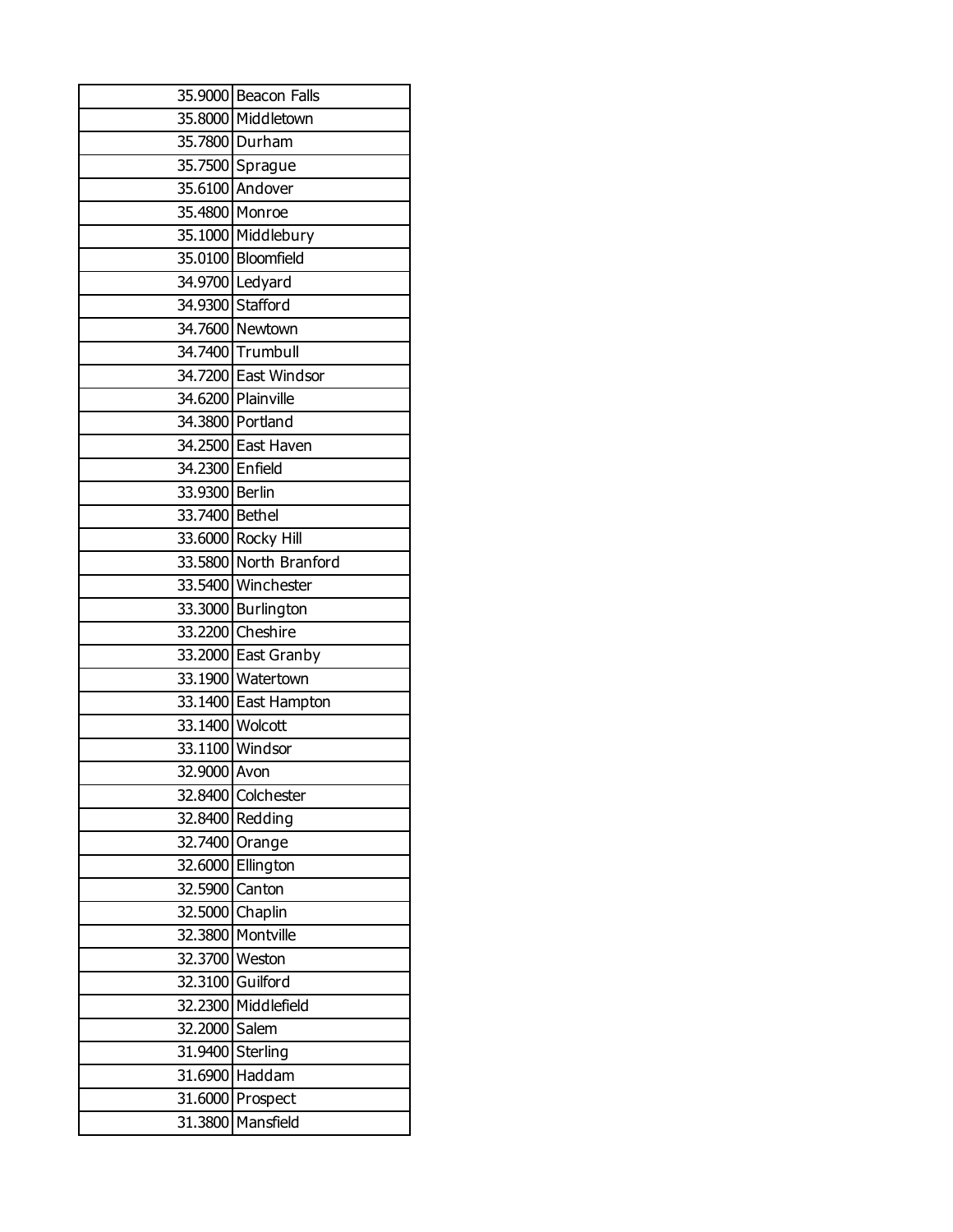| 31.2500 Clinton  |                          |
|------------------|--------------------------|
|                  | 31.1700 Coventry         |
| 31.0000 Easton   |                          |
|                  | 30.9000 Colebrook        |
|                  | 30.7700 Barkhamsted      |
|                  | 30.7200 North Haven      |
|                  | 30.6300 New Hartford     |
|                  | 30.6300 Southington      |
|                  | 30.5800 New Fairfield    |
|                  | 30.4400 East Haddam      |
|                  | 30.3300 Cromwell         |
|                  | 29.9900 Deep River       |
|                  | 29.9900 Willington       |
|                  | 29.6500 Brookfield       |
|                  | 29.5000 North Stonington |
|                  | 29.3300 Columbia         |
|                  | 29.2100 Voluntown        |
|                  | 29.1900 Wallingford      |
|                  | 29.1700 Woodbury         |
|                  | 29.1000 Griswold         |
|                  | 29.1000 Southbury        |
| 28.9900 Union    |                          |
|                  | 28.9200 Branford         |
|                  | 28.9200 Brooklyn         |
|                  | 28.6800 New Milford      |
| 28.6400 Suffield |                          |
| 28.6200 Chester  |                          |
|                  | 28.3600 East Lyme        |
|                  | 28.3500 Madison          |
|                  | 28.3300 Plainfield       |
|                  | 28.2500 North Canaan     |
|                  | 28.2000 Lebanon          |
|                  | 28.1200 Ridgefield       |
|                  | 28.0000 Harwinton        |
|                  | 27.9700 Farmington       |
|                  | 27.8700 Waterford        |
|                  | 27.7000 Litchfield       |
| 27.6800 Milford  |                          |
|                  | 27.6000 Danbury          |
|                  | 27.5000 Hartland         |
| 27.4616 Wilton   |                          |
| 27.3700 Somers   |                          |
| 27.0000 Bozrah   |                          |
| 26.9000 Preston  |                          |
|                  | 26.7900 Fairfield        |